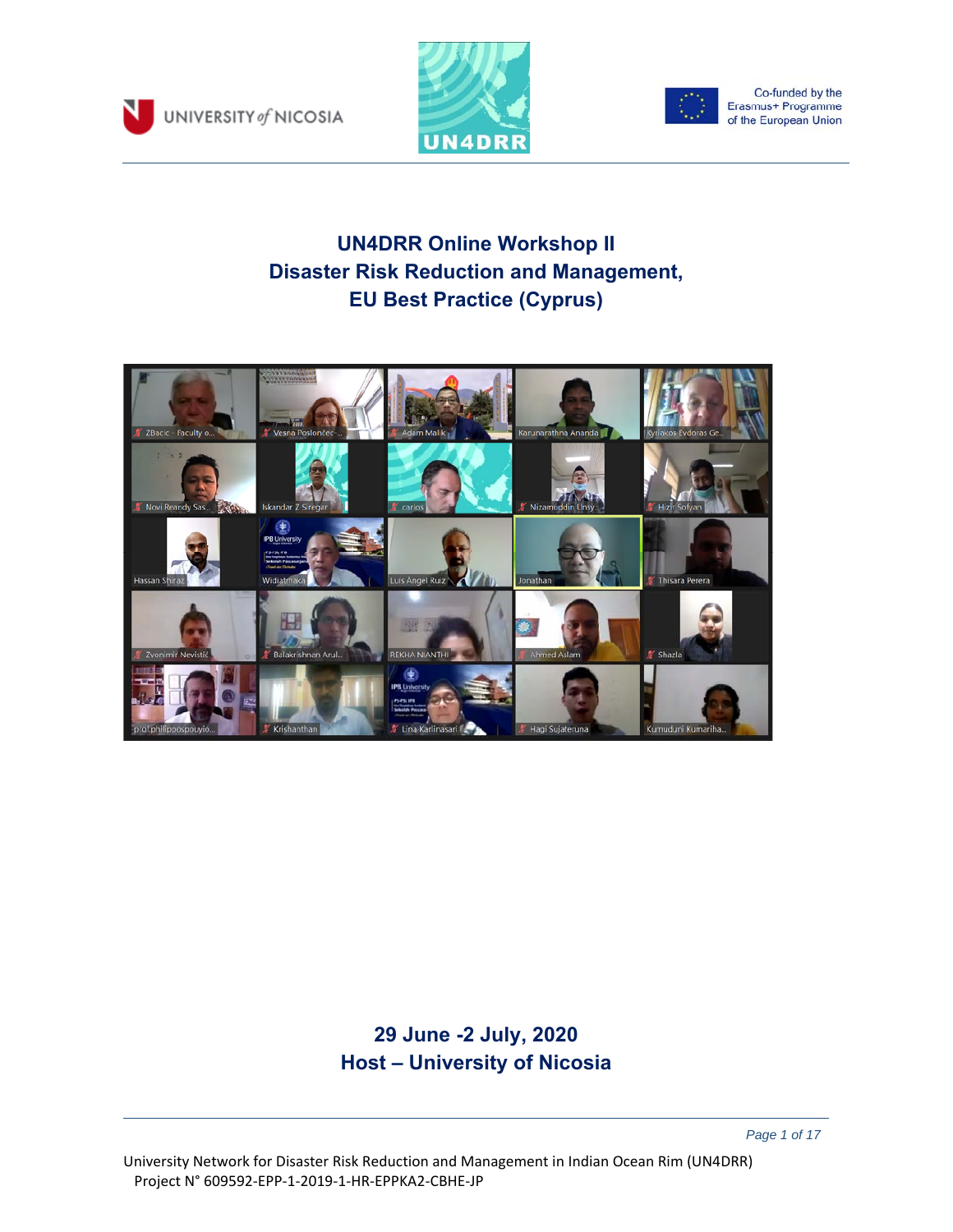





Co-funded by the Erasmus+ Programme of the European Union

### **Executive Summary**

The University of Nicosia organized a week long virtual workshop on Disaster Risk Reduction and Management with focus on Cyprus. The agenda included presentations from all the governmental departments involved in the management of crisis and disasters. Also the colleagues from the University of Nicosia gave a lectures (a) on the "Re-Engineering Academic Programs using ECTS and Learning Outcomes" outlining how academic programs are build and reengineered to fit the needs of the academic field and the market (b) on developing learning outcomes and (c) on the Dublin Descriptors and the European National Qualification Framework. Local researchers from two European research on Remote Sensing and GIS projects presented their projects and their findings.

In the last day of the workshop the partners talked about the way forth taking into consideration the needs analysis and the views of all the partners. The overall view is that the IOR partners should take the opportunity to think carefully about their needs and their programs and take advantage of this project to upgrade their offering.

It was proposed that IOR colleagues should start thinking in terms of the ECTS system and adopt the Bologna process framework within their existing programs as a parallel system. This will enable the transfer of students to IOR Universities from Europe and vice-a-versa within the context of the Erasmus program.

It was also suggested mentioned that revision on few existing courses might not be enough. New courses might need to be developed. Short professional courses/Certificate/ Diploma could also be included. In this context, the following modules and courses maybe considered. It is important for each IOR participating University to provide a table proposing modules or courses to be modernized or new modules or courses.

| <b>Disaster Risk Management</b>                                             | <b>Disaster Management</b>                                               | <b>Technology in Disaster:</b><br><b>Geographic Information</b><br><b>Systems</b> | <b>Technology in Disaster:</b><br><b>Remote Sensing</b>       | <b>Research in Disaster</b><br>Management |
|-----------------------------------------------------------------------------|--------------------------------------------------------------------------|-----------------------------------------------------------------------------------|---------------------------------------------------------------|-------------------------------------------|
| <b>15 ECTS</b>                                                              | 15 ECTS                                                                  | <b>15 ECTS</b>                                                                    | 15 ECTS                                                       | <b>15 ECTS</b>                            |
| Disaster Risk Analysis, Assessment<br>and Management                        | Introduction to Disaster Management Fundamentals of Territorial Planning |                                                                                   | Remote Sensing                                                | <b>Fundamental of Disasters</b>           |
| Disaster Risk Analysis, Assessment<br>and Management: Country Case<br>Study | Governance and Crisis Management<br>lin Disaster                         | Geographic Information Systems                                                    | Disaster Modeling and Simulation                              | Research Methodology                      |
|                                                                             | Impacts of Disasters on Public<br>Health, Economy and Development        | <b>Geodesy and Geoinformatics</b>                                                 | Application of GIS & Remote<br>Sensing in Disaster Management | Statistics for Disaster Management        |

#### **UN4DRR** Modules and Courses

 *Page 2 of 17*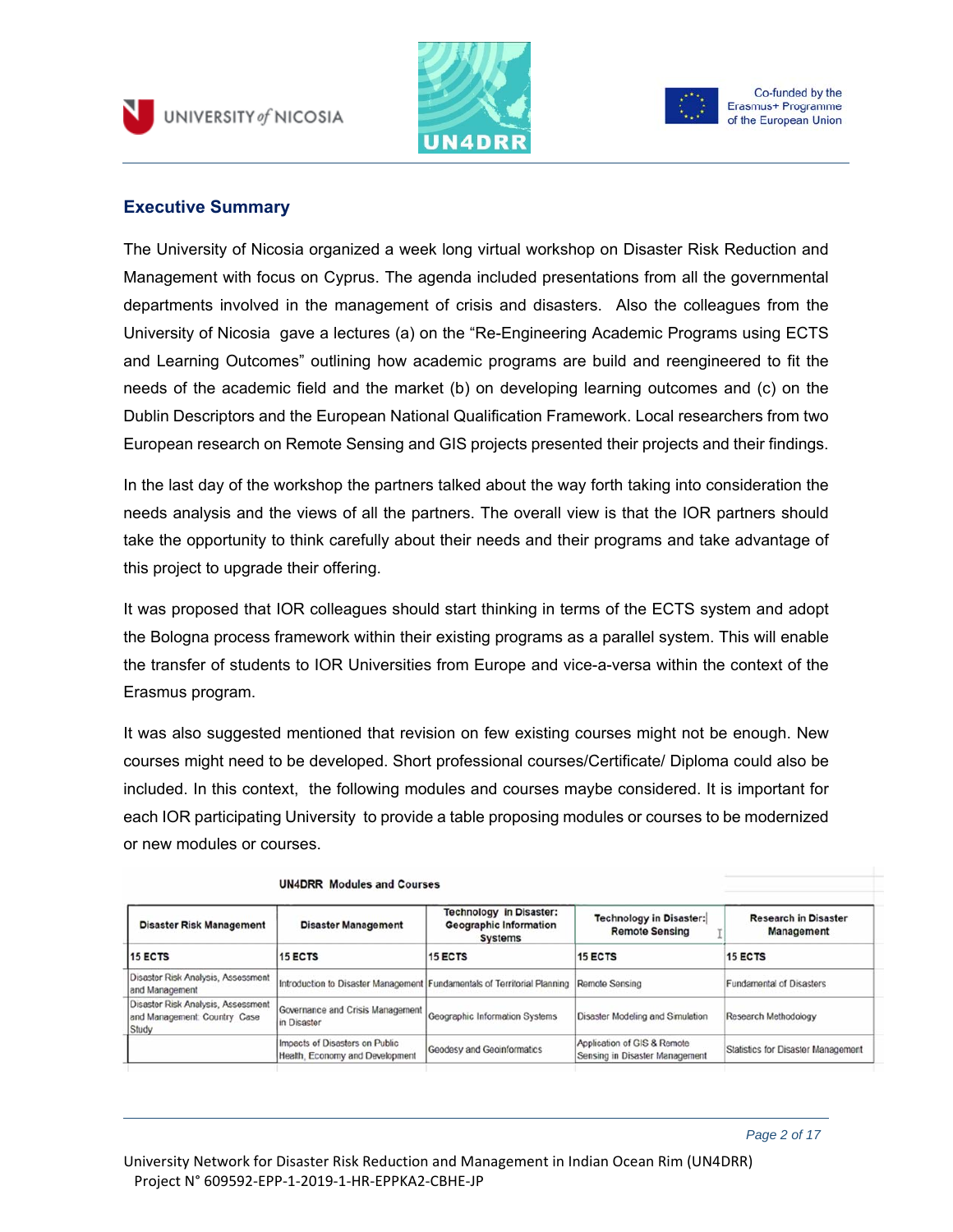





## **Table of Contents**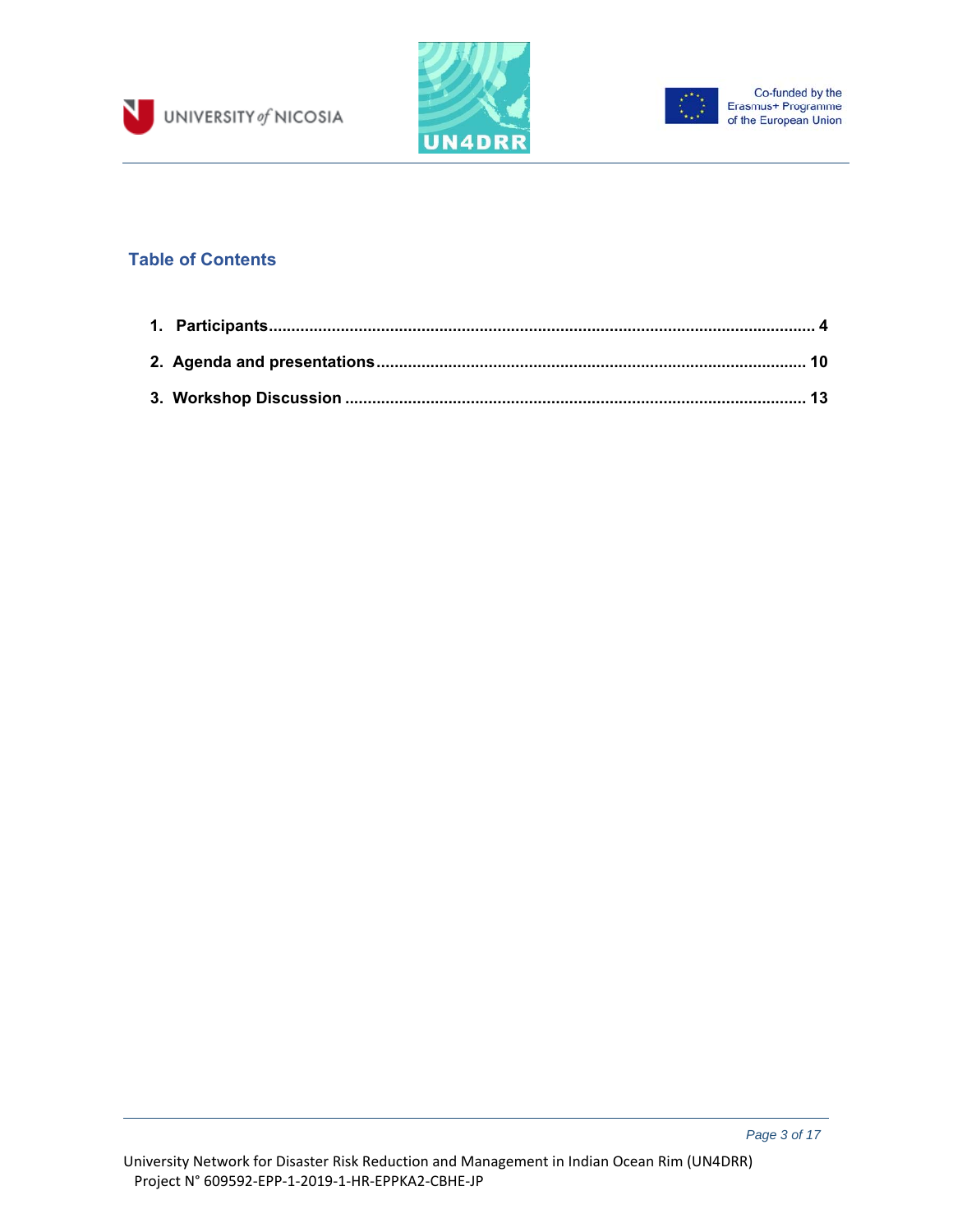





## **1. Participants**

N

| No.            | Organization             | Participant                   | <b>Status / Rank</b>                     | email                      |  |
|----------------|--------------------------|-------------------------------|------------------------------------------|----------------------------|--|
| 1              | University of<br>Nicosia | Prof. Philippos<br>Pouyioutas | Rector                                   | pouvioutas.p@unic.ac.cy    |  |
| $\overline{2}$ | University of<br>Nicosia | Dr George, Gregoriou          | Dean School of<br>Sciences & Engineering | gregoriou.g@unic.ac.cy     |  |
| 3              | University of<br>Nicosia | Dr Andri Vrioni               | Head of the Office of the<br>Rector      | vrioni.a@unic.ac.cy        |  |
| 4              | University of<br>Nicosia | Kyriakos E. Georgiou          | Senior Administrator                     | georgiou.k@unic.ac.cy      |  |
|                | University of            |                               | <b>Associate Professor</b>               |                            |  |
| 5              | Nicosia                  | Dr Ioannis Kyriakides         | Department of                            | kyriakides.i@unic.ac.cy    |  |
|                |                          |                               | Engineering                              |                            |  |
| 6              | University of            | Petros Petrikkos              | Researcher                               | petrikkos.p@unic.ac.cy     |  |
| Nicosia        |                          |                               |                                          |                            |  |
|                | Polytechnic              |                               |                                          |                            |  |
| $\overline{7}$ | University of            | Prof Luis A. Ruiz             | Professor                                | laruiz@upv.es              |  |
|                | Valencia                 |                               |                                          |                            |  |
|                | Vrije                    | Prof Jonathan C-W             |                                          |                            |  |
| 8              | Universiteit             | Chan                          | Professor                                | jcheungw@etrovub.be        |  |
|                | <b>Brussel</b>           |                               |                                          |                            |  |
|                | Vrije                    |                               |                                          |                            |  |
| 9              | Universiteit             | Dr Carlos Machado             | Project Manager                          | cmachado@etrovub.be        |  |
|                | <b>Brussel</b>           |                               |                                          |                            |  |
| 10             | <b>IPB University</b>    | Prof. Iskandar Z.             | Director of International                | siregar@apps.ipb.ac.id     |  |
|                |                          | Siregar                       | Program                                  |                            |  |
|                |                          |                               | Chair of Natural                         |                            |  |
| 11             |                          |                               | Ressources and                           | widiatmaka@apps.ipb.ac.id  |  |
|                | <b>IPB University</b>    | Prof. Widiatmaka              | <b>Environmental Study</b>               |                            |  |
|                |                          |                               | Program                                  |                            |  |
| 12             | <b>IPB University</b>    | Prof. Lina Karlinasari        | Secretary of Natural                     | karlinasari@apps.ipb.ac.id |  |
|                |                          |                               | Resources and                            |                            |  |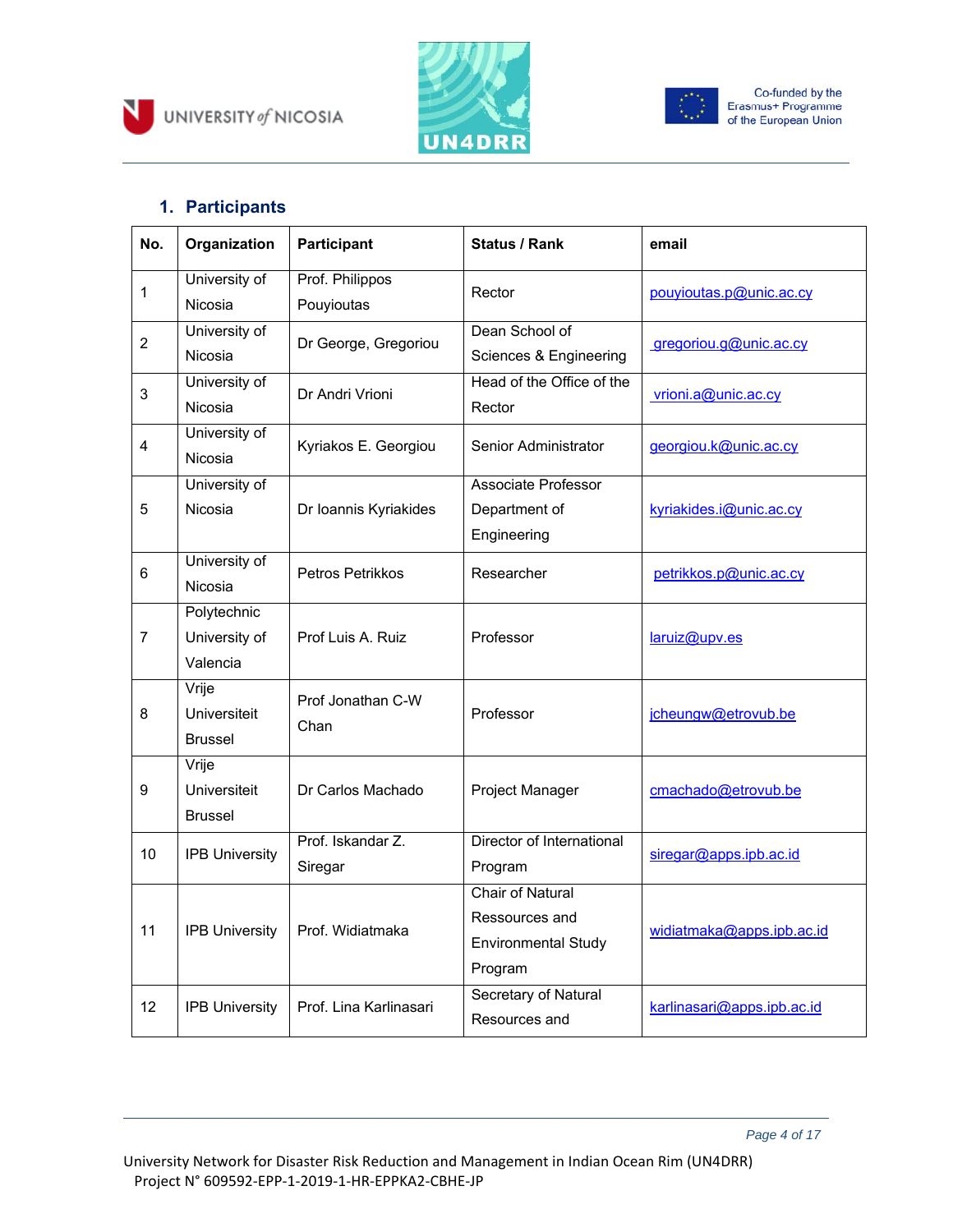





|    |                           |                           | Environmental Study                                                                                |                            |
|----|---------------------------|---------------------------|----------------------------------------------------------------------------------------------------|----------------------------|
|    |                           |                           | Program                                                                                            |                            |
| 13 | <b>IPB University</b>     | Dr Suria D. Tarigan       | Senior Lecturer                                                                                    | suriatarigan2014@gmail.com |
| 14 | <b>IPB University</b>     | Dr Yudi Setiawan          | Senior Lecturer                                                                                    | setiawan.yudi@gmail.com    |
| 15 | <b>IPB University</b>     | Mr. Hagi Sujateruna       | Senior Administrator                                                                               | hagisuja@gmail.com         |
| 16 | <b>IPB University</b>     | Dr Boedi Tjahjono         | <b>Senior Lecturer</b>                                                                             | boedi tj@yahoo.com         |
| 17 | <b>IPB University</b>     | Dr Syartinilia            | Secretary of Master<br>Program, Natural<br>Ressources and<br><b>Environmental Study</b><br>Program | syartinilia@apps.ipb.ac.id |
| 18 | <b>IPB University</b>     | Dr Yonvitner              | Head, Center for<br><b>Disaster Studies</b>                                                        | yonvitr@yahoo.com          |
| 19 | University of<br>Tadulako | Dr Adam Malik             | Dean, Faculty of<br>Forestry                                                                       | adam untad@yahoo.co.id     |
| 20 | University of<br>Tadulako | Dr Muhammad Rusydi        | Head, Institute of LPPM                                                                            | rusydiutd@gmail.com        |
| 21 | University of<br>Colombo  | Prof Lasantha<br>Manawadu | Professor of Geography,<br>Dept. of Geography,<br><b>UoC</b>                                       | lasan@geo.cmb.ac.lk        |
| 22 | University of<br>Colombo  | D.M.Karunadasa            | Senior Lecturer in<br>Geography, UoC                                                               | karu@geo.cmb.ac.lk         |
| 23 | University of<br>Colombo  | Y. A.Karunarathne         | Senior Lecturer in<br>Geography, UoC                                                               | ananda@geo.cmb.ac.lk       |
| 24 | University of<br>Colombo  | U.T.G.Perera              | Lecturer in Geography,<br><b>UoC</b>                                                               | thisara@geo.cmb.ac.lk,     |
| 25 | University of<br>Colombo  | P.Krishanthan             | Lecturer in Geography,<br><b>UoC</b>                                                               | krishanthan@geo.cmb.ac.lk  |
| 26 | Geomatic LtD              | Stefanos Charalambous     | Engineer                                                                                           | scharalambous@geomatic.com |
| 27 | Geomatic LtD              | Loizos Tofas              | Manager                                                                                            | ltofas@geomatic.com.cy     |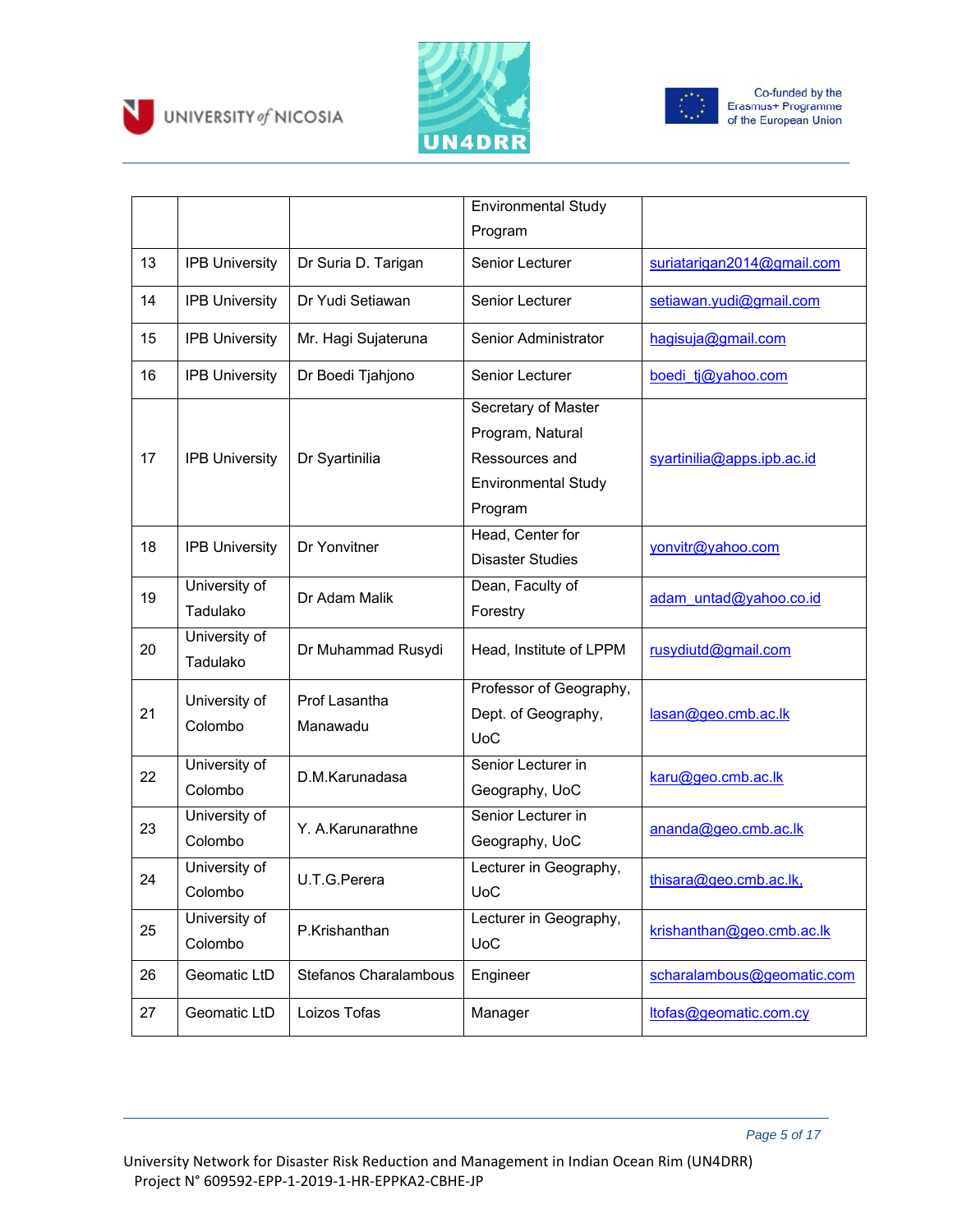





| 28 | Faculty of<br>Geodesy,<br>University of<br>Zagreb                   | Prof Željko Bačić             | Professor                  | zbacic@geof.hr            |
|----|---------------------------------------------------------------------|-------------------------------|----------------------------|---------------------------|
| 29 | Faculty of<br>Geodesy,<br>University of<br>Zagreb                   | Dr Vesna Poslončec-<br>Petrić | <b>Assistant Professor</b> | vesna.posloncec@geof.hr   |
| 30 | Faculty of<br>Geodesy,<br>University of<br>Zagreb                   | Dr Andrija Krtalić            | <b>Assistant Professor</b> | andrija.krtalic@geof.hr   |
| 31 | Faculty of<br>Geodesy,<br>University of<br>Zagreb                   | Dubravka Mauer                | Mag. Ing.                  | dmaurer@geof.hr           |
| 32 | Faculty of<br>Geodesy,<br>University of<br>Zagreb                   | Zvonimir Nevistić             | Mag. Ing.                  | znevistic@geof.hr         |
| 33 | Faculty of<br>Geodesy,<br>University of<br>Zagreb                   | Danijel Šugar                 |                            | dsugar@geof.hr            |
| 34 | City of Zagreb                                                      | <b>Boris Guberina</b>         |                            | Boris.Guberina@zagreb.hr  |
| 35 | <b>Croatian Crisis</b><br>Management<br>Association-<br><b>HUKM</b> | Igor Magdalenić               |                            | hukm@hukm/hr              |
| 36 | The Maldives<br>National<br>University                              | Dr Shazla Mohamed             | Assist. Prof.              | shazla.mohamed@mnu.edu.mv |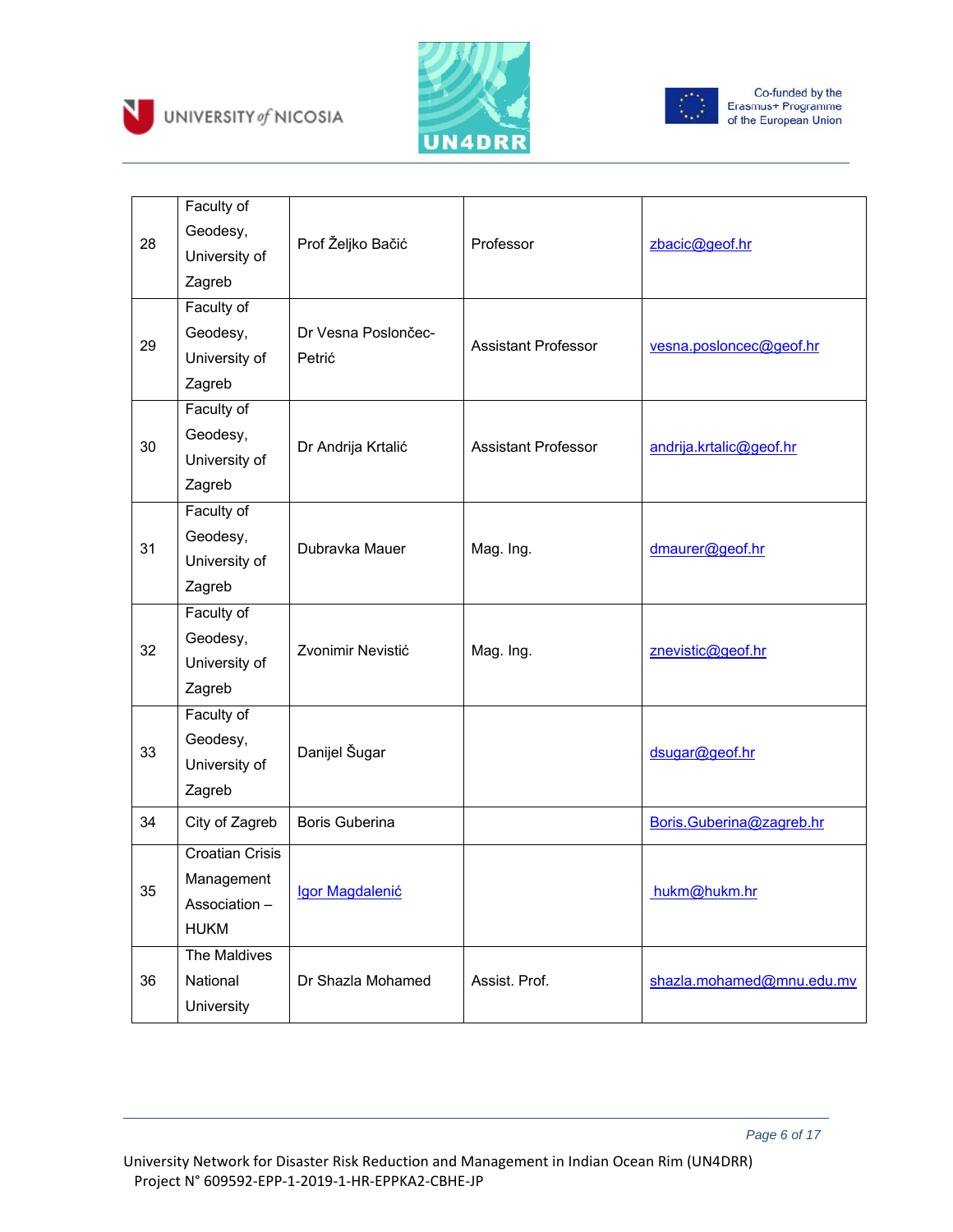





|    | The Maldives                      |                       |                             |                            |  |
|----|-----------------------------------|-----------------------|-----------------------------|----------------------------|--|
| 37 | National                          | Ibrahim Nadheem       | Lecturer                    | ibrahim.nadheem@mnu.edu.mv |  |
|    | University                        |                       |                             |                            |  |
|    | The Maldives                      |                       |                             |                            |  |
| 38 | National                          | Ahmed Aslam Waheed    | Lecturer                    | ahmed.aslam@mnu.edu.mv     |  |
|    | University                        |                       |                             |                            |  |
|    | The Maldives                      |                       |                             |                            |  |
| 39 | National                          | Hassan Shiraz         | Lecturer                    | hassan.shiraz@mnu.edu.mv   |  |
|    | University                        |                       |                             |                            |  |
|    | The Maldives                      |                       |                             |                            |  |
| 40 | National                          | Asma Rushdy           | Lecturer                    | asma.rushdy@mnu.edu.mv     |  |
|    | University                        |                       |                             |                            |  |
|    |                                   |                       | Vice Rector for Planning,   |                            |  |
|    | <b>Universitas</b><br>Syiah Kuala | Dr. Hizir Sofyan      | Cooperation, and Public     | hizir@unsyiah.ac.id        |  |
| 41 |                                   |                       | Relation Affairs of Syiah   |                            |  |
|    |                                   |                       | Kuala University            |                            |  |
|    |                                   |                       | Head of GIS and Spatial     |                            |  |
|    |                                   |                       | Data Laboratory; and        | niz4muddin@unsyiah.ac.id   |  |
|    | <b>Universitas</b>                | Dr. Nizamuddin,       | Head of Information and     |                            |  |
| 42 | Syiah Kuala                       | M.Info.Sc             | Communication               |                            |  |
|    |                                   |                       | <b>Technology Technical</b> |                            |  |
|    |                                   |                       | Services Unit (UPT)         |                            |  |
| 43 | <b>Universitas</b>                | Dr. Nazli Ismail      | Head of Master Program      |                            |  |
|    | Syiah Kuala                       |                       | in Disaster Science         | nazli.ismail@unsyiah.ac.id |  |
|    | <b>Universitas</b>                |                       | Head of Cartography         |                            |  |
| 44 | Syiah Kuala                       | Dr. Muzailin Affan    | and Remote Sensing          | muzailin@unsyiah.ac.id     |  |
|    |                                   |                       | Laboratory                  |                            |  |
| 45 | Universitas                       | Dr. Dahlan Jafaruddin | Head of Biology             | dahlan@unsyiah.ac.id       |  |
|    | Syiah Kuala                       |                       | Department                  |                            |  |
| 46 | <b>Universitas</b>                | Ardiansyah, M.Sc      | Senior Lecturer             | ardiansyah@unsyiah.ac.id   |  |
|    | Syiah Kuala                       |                       |                             |                            |  |
|    | <b>Universitas</b>                | Novi Reandy Sasmita,  | Lecturer                    | novireandys@unsyiah.ac.id  |  |
| 47 | Syiah Kuala                       | M.Sc                  |                             |                            |  |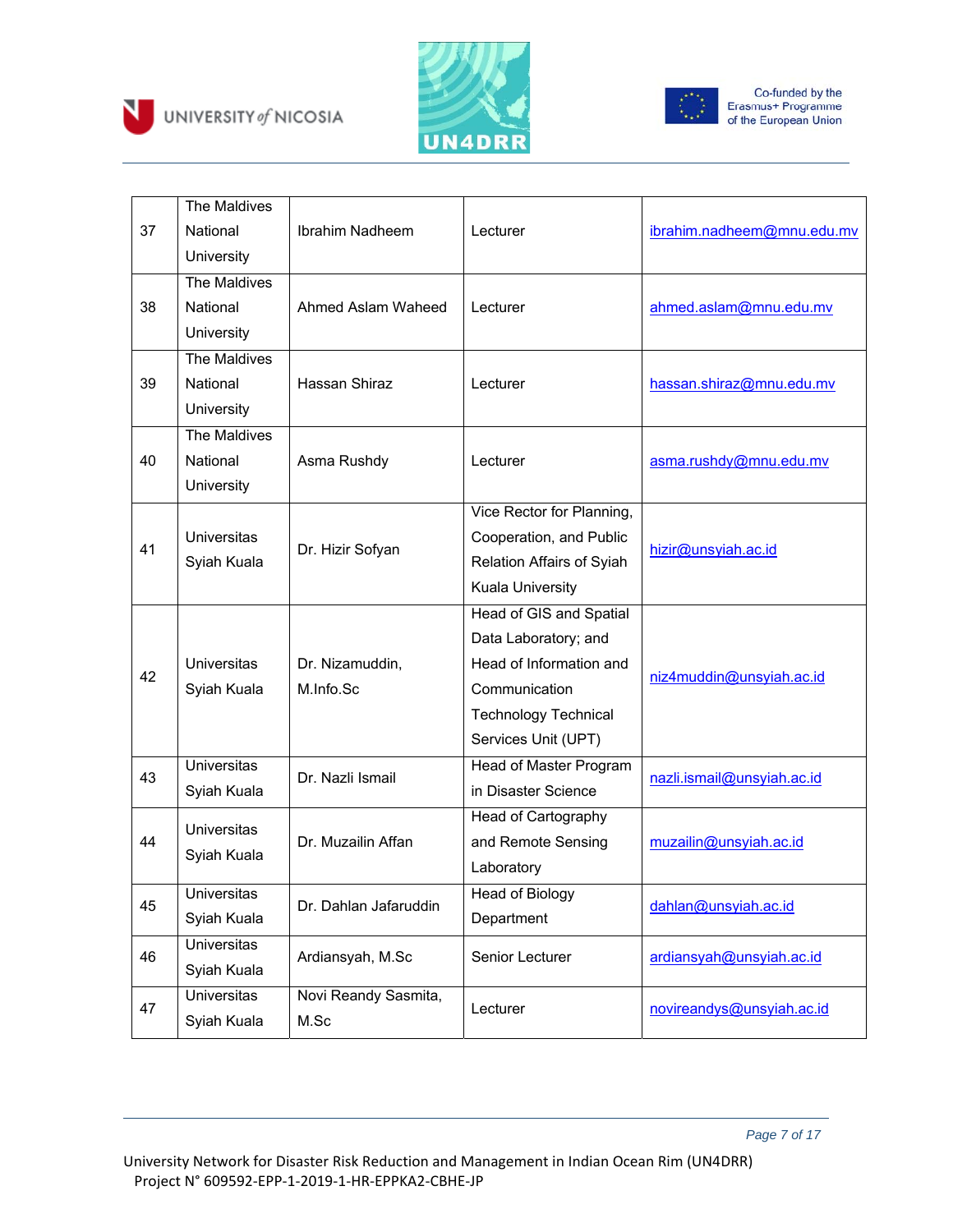





| 48 | <b>Universitas</b><br>Syiah Kuala                              | Muhammad Yanis, M.Si                   | Lecturer                       | yanis@unsyiah.ac.id           |
|----|----------------------------------------------------------------|----------------------------------------|--------------------------------|-------------------------------|
| 49 | <b>Universitas</b><br>Syiah Kuala                              | <b>Freddy Sapta</b><br>Wirandha, M.Eng | Lecturer                       | freddy.wirandha@unsyiah.ac.id |
| 50 | Cyprus<br>Technical<br>University                              | Dr George Georgiades                   | Researcher                     | george.georgiades@cut.ac.cy   |
| 51 | Pano Platres<br>Community<br>Council                           | Panayiotis<br>Papadopoulos             | President of the Council       | papplatres@cytanet.com.cy     |
| 52 | Cyprus<br>Forestry<br>Department                               | <b>Theodoros Christaki</b>             | officer                        | tchristaki@fd.moa.gov.cy      |
| 53 | <b>Joint Rescue</b><br>and<br>Coordination<br>Center<br>(JRCC) | Captain (AF) Andreas<br>Zaxaria        | <b>JRCC Operations Officer</b> | info@jrcc.org.cy              |
| 54 | University of<br>Peradeniya                                    | K.W.G.Rekha Nianthi                    | Professor                      | rekhanianthi@yahoo.com        |
| 55 | University of<br>Peradeniya                                    | Ananda Jayawickrama                    | Professor                      | ajayawickrama@gmail.com       |
| 56 | University of<br>Peradeniya                                    | Anoma Abeyrathna                       | Professor                      | aspaabhaya@gmail.com          |
| 57 | University of<br>Peradeniya                                    | S.I.S. Subasinghe                      | Senior Lecturer                | shyamgeo@pdn.ac.lk            |
| 58 | University of<br>Peradeniya                                    | Ashwin<br>Wickramasooriya              | Senior Lecturer                | awickramasooriya@gmail.com    |
| 59 | University of<br>Peradeniya                                    | Kumuduni Kumarihamy                    | Senior Lecturer                | kumudunik@gmail.com           |
| 60 | University of<br>Peradeniya                                    | Pushpika Masakorala                    | Senior Lecturer                | cpmalawige@yahoo.com          |
| 61 | University of<br>Peradeniya                                    | Arularasi Balakrishnan                 | Senior Lecturer                | arularas@gmail.com            |

 *Page 8 of 17*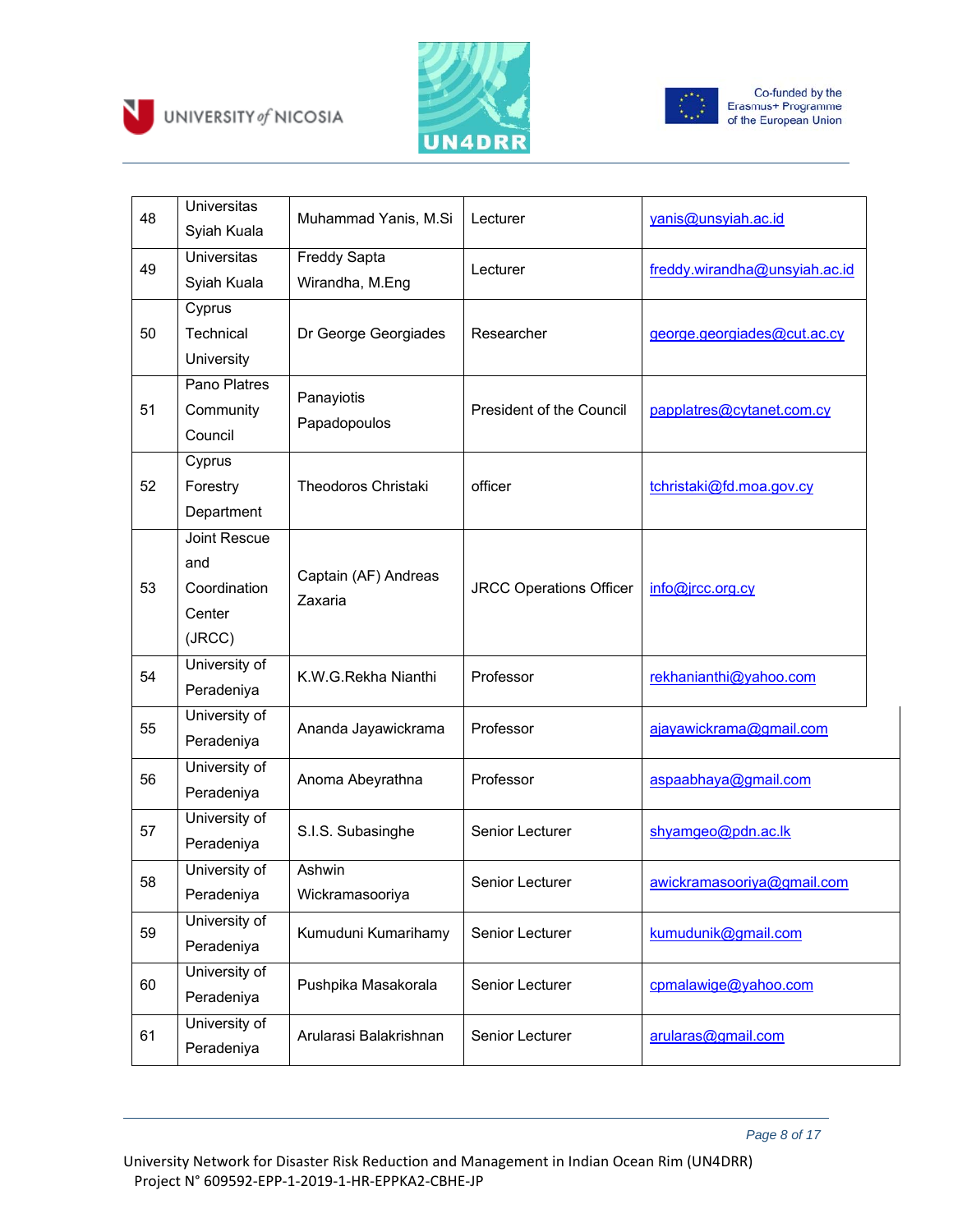





Co-funded by the<br>Erasmus+ Programme<br>of the European Union

| 62 | <b>Cyprus Crisis</b><br>Management<br>Center $-$<br>Ministry of<br>Foreign Affairs | Christoforos<br>Chadjittofis | chadjittofis@mfa.gov.cy |
|----|------------------------------------------------------------------------------------|------------------------------|-------------------------|
| 63 | <b>Cyprus Crisis</b><br>Management<br>Center $-$<br>Ministry of<br>Foreign Affairs | <b>Petros Samoutis</b>       | psamoutis@mfa.gov.cy    |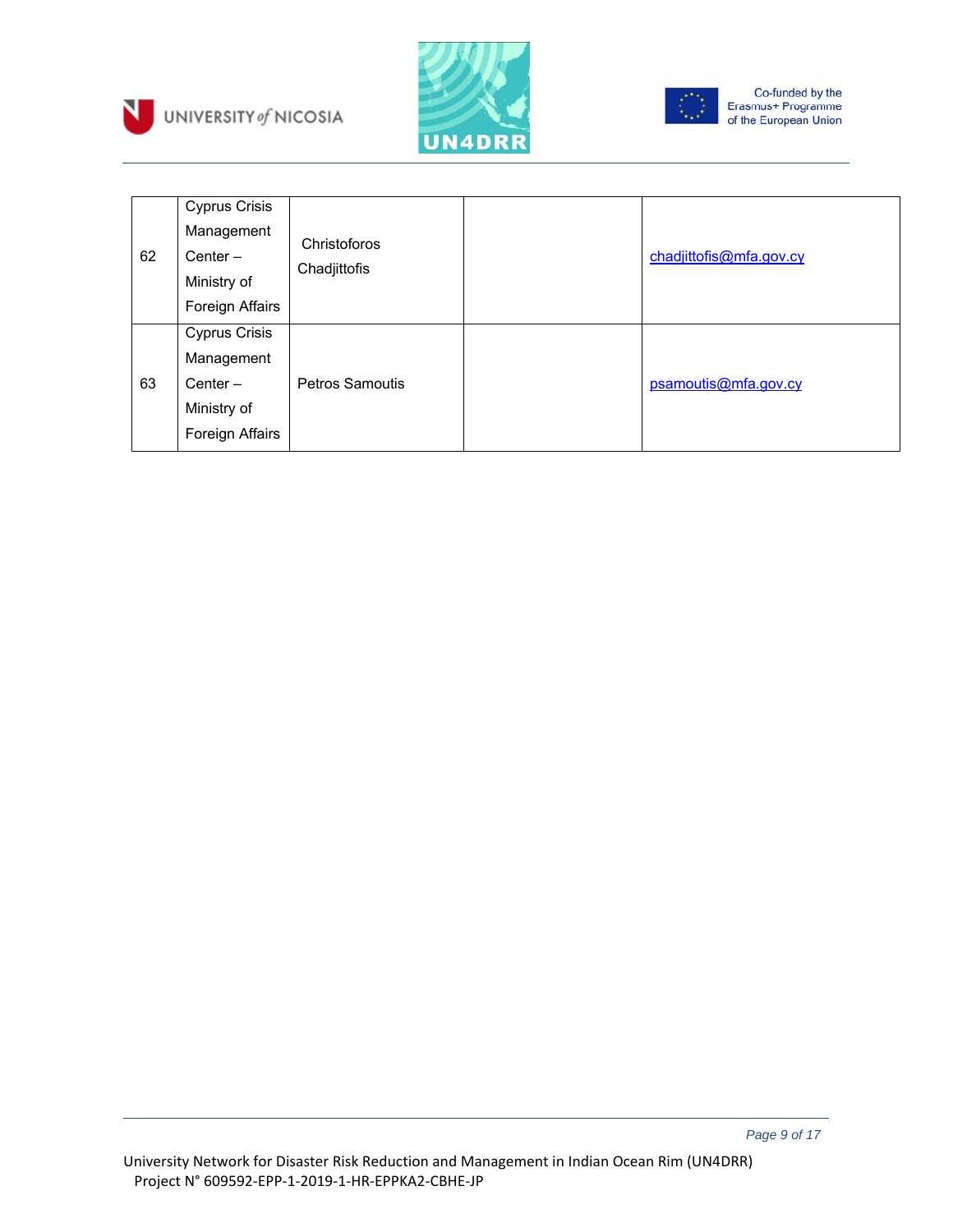



### **2. Agenda and presentations**

The available material (agenda, presentations, participants, papers and recordings of sessions) for the virtual workshop may be found at the following Google Drive UN4DRR Project ( https://drive.google.com/drive/folders/1WN0RT-0aVZ1HPaT\_3bujAugeXqYXJDxC.)

09:00 – 09:30 A general overview of the University – Rector, Prof Philippos Pouyioutas, University of Nicosia

The Rector welcomed everybody to the online meeting and gave a short, yet comprehensive, presentation to the University.

09:30 - 10:20 The Bologna Process and the European Tertiary Education Framework. Rector Prof Philippos Pouyioutas, University of Nicosia.

Following up the presentation the Rector, an expert on quality assurance and the Bologna Process, gave a lecture on the "Re-Engineering Academic Programs using ECTS and Learning Outcomes" outlining how academic programs are build and reengineered to fit the needs of the academic field and the market.

10:30 – 11:15 Designing Descriptors of Learning Outcomes for 21st Century HE Qualification, Dr Andri Vrioni, University of Nicosia

Following up from that Dr Andri Vrioni, Head of the Office of the Rector and Head of the Pedagogical Support Unit, gave an interactive presentation on how to develop descriptors of Learning Outcomes.

11:15 - 12:00 Dublin Descriptors and European National Qualification Framework – Showcase on Risk Disaster Management. Kyriakos E. Georgiou, University of Nicosia

Adding to the subject matter Kyriakos, Senior Administrator with the Office of the Vice Rector for Academic Affairs working on quality assurance and accreditation of Programs, Departments and the University itself, presented the European National Qualification Framework on education and gave practical examples from Risk Disaster Management on how to structure learning objectives.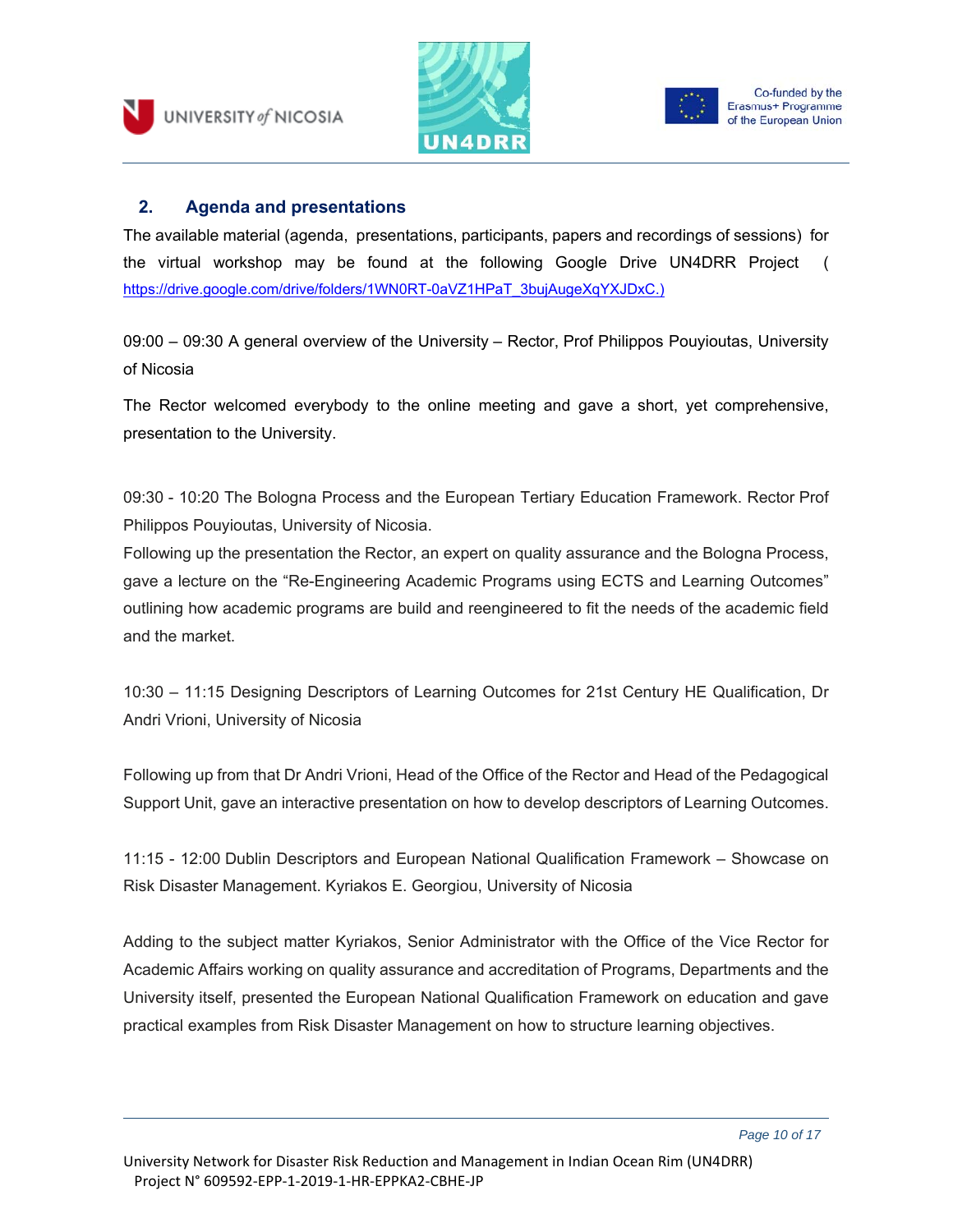



#### **Day 2 Tuesday 30 June**

09:00 – 10:00 Presentation Civil Defence - Ministry of Interior

Dr Nicolas Paris, Senior Officer of Civil Defence

Dr Nicolas Paris, PhD in Risk Perceptions and Risk Policies, is a Senior Officer of Civil Defence with decades of experience on the management of disasters. His talk evolved around the work of the Department of Civil Defence and the National Risk Assessment Reports for Cyprus. (The most recent report is available on the google drive above and can serve as an excellent guide for other countries trying to build their own)

10:00 - 11:00 Presentation SFEDA Project (Forest Monitoring System for Early Fire Detection and Assessment in the Balkan-Med Area)

Dr George Georgiades, Cyprus Technical University

The project explores the potential of an early fire detection system composed of wide range stationery cameras and drones to monitor the area under study. It employs Remote Sensing Technologies and Geographic Information Systems.

11:00 - 12:00 Presentation Joint Rescue and Coordination Center – Ministry of Defence

Captain (AF) Andreas Zachariou

Captain Andreas Zachariou presented the work of the newly formed Joint Rescue and Coordination Center in Larnaca in providing coordination in rescue missions in the seawaters under the jurisdiction of the Republic of Cyprus. The Center is called upon to rescue ships, crew members in need of medical assistance and workers from sea drilling platforms

#### **Day 3 Wednesday 01 July**

09:00 – 09:30 Intelligent Information Acquisition and Representation for Marine and Maritime Applications.

Dr Ioannis Kyriakides, University of Nicosia Research Foundation and T. C. Geomatic Ltd This a new project that will explore technologies to gather information through remote sensing technologies for marine and maritime applications. The presentations included an overview of the project, some technical considerations and a video from an early attempt to gather acoustic data from the seafront.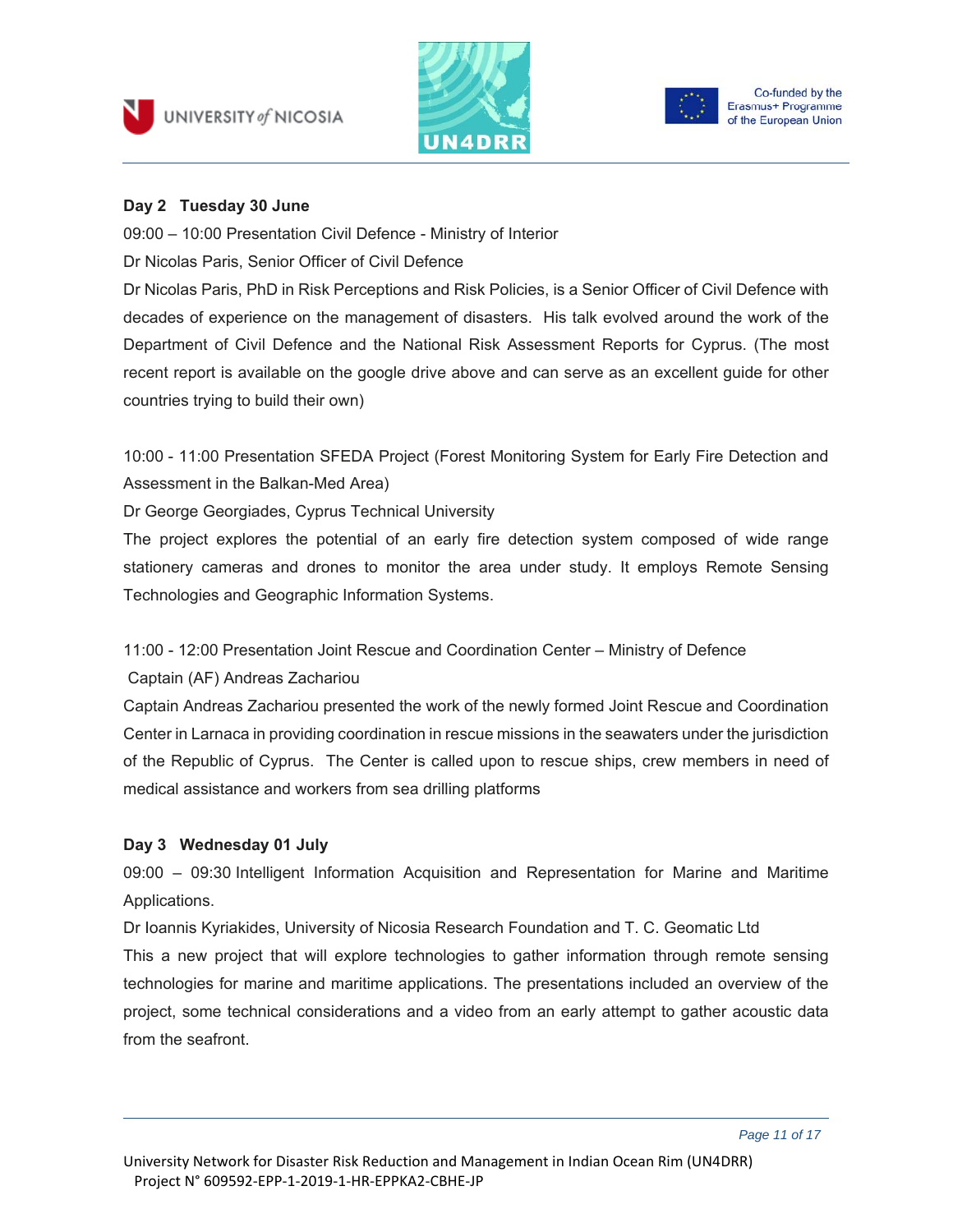



09:30 – 10:00 Presentation Cyprus Fire Service and EMAK (Short Video Presentation) The presentation of Cyprus Fire Service was carried out though a series of videos from their work in the field in number of different missions posted on the Facebook page https://www.facebook.com/FireServiceCyprus/. Following the workshop in early August members of the rescue team (EMAK) of the Fire Service went to Beirut Lebanon to support the rescue effort after the two explosions that nearly destroyed the City.

#### 10:00 – 11:00 Presentation Forestry Department on forest fires in Cyprus.

Mr Theodoros Christaki, Officer

The presenter is the person in charge of monitoring forest fires in Cyprus and working from the Command Center to manage the effort to fight forest fires all over Cyprus. In his presentation it outlined the dangers that Cyprus faces in terms of forest fires and explained how the Department in collaboration with other organizations like the Fire Service, the army, the police, the Game Fund and volunteers fight forests fires. Most fires in Cyprus are the result of human

11:00 – 12:00 Presentation Cyprus Crisis Management Center – Ministry of Foreign Affairs **Christoforos Chadjittofis and Petros Samoutis** 

The Cyprus Crisis Management Center is brand new Center under the Ministry of Foreign Affairs, Its main objective is to be liaison between Cyprus and other countries in the case of emergencies, and crises. It also offers support to foreign nationals in Cyprus as well to Cypriots abroad in case of crises. In it's liaison role it coordinates the role of local institutions in the case of regional and European crises. During the critical period of the local lockdown period in March – May 2020 they worked around the clock to help Cypriots abroad and foreign nationals stranded in Cyprus.

#### **Day 4 Thursday 02 July WP1.4**

## 9.00 – 12.00 **Continuation of WP1.3 and Preparation for WP2. Identification of courses/program IOR partners will renew. UNIC & UNIZG**

See below in the section 3. Workshop Discussion the work carried out on the day. The colleagues from the University of Zagreb presented once more the main results of the needs analysis survey. This along with the feedback from the IOR partners on their needs and the perspective of the European partners form the body of the discussion presented below.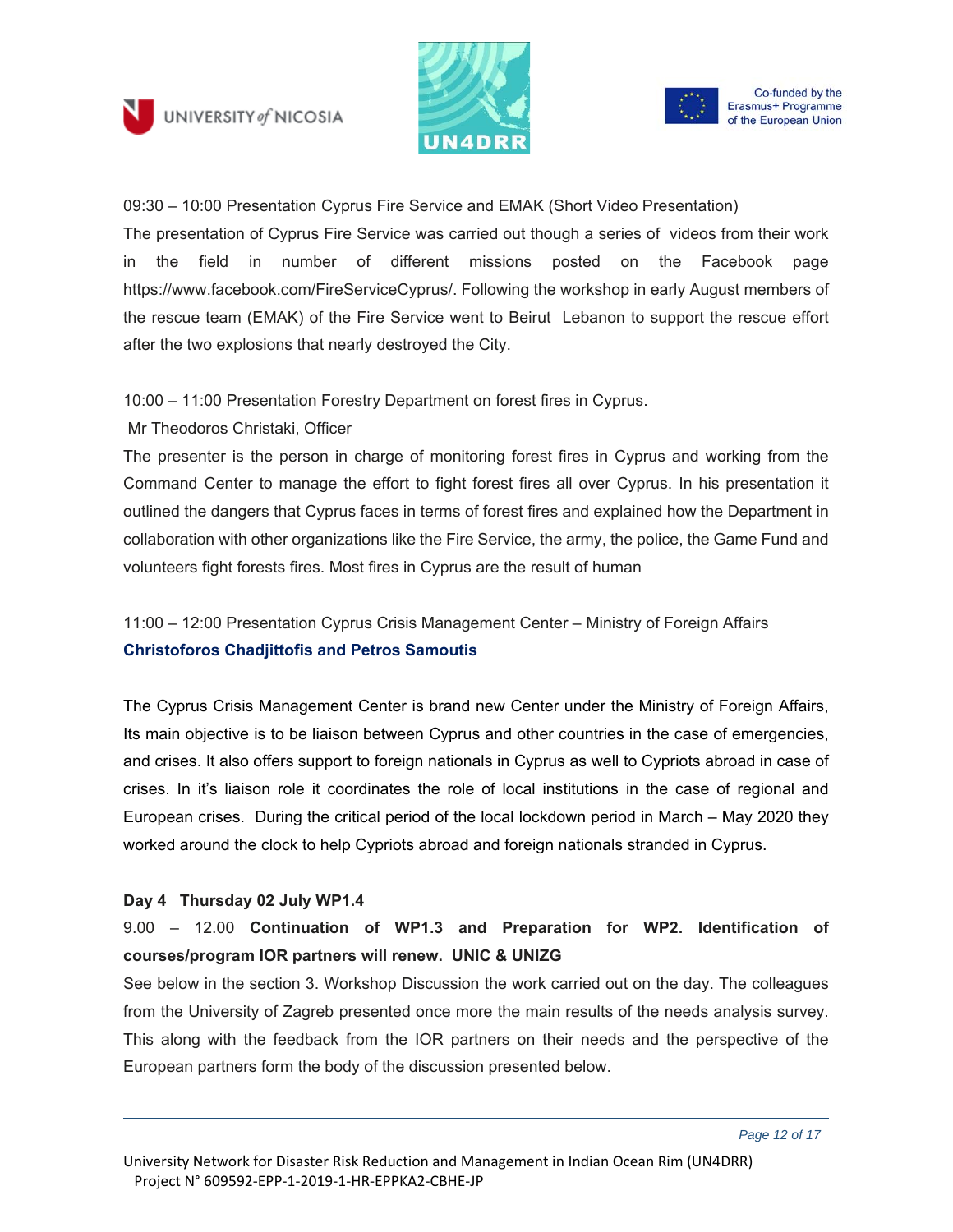



**3. Workshop Discussion** 

The fourth day of the workshop was allocated to two tasks (a) a short presentation on the main findings of the needs analysis and (b) discussing the way forth in terms of developing new or revised curriculum for the IOR partner universities.

Following the presentation of the needs analysis from the colleagues at Zagreb University, fully presented in the document for the 1<sup>st</sup> virtual workshop, the colleagues from the University of Nicosia talked about the aims of the project and the risk profile of the three IOR countries as an introduction to the discussion.

UN4DRR is designed to address urgent needs of three neighbourhood countries (Maldives, Sri Lanka, Indonesia), with most vulnerable geographical locations to natural disasters, to enhance capacity in Disaster Risk Management DRM and in particular curriculum development focusing on exploitation of latest RS/GIS technologies.

Some of the institutes have already disaster risk reduction related courses and programs, and are already integrated with national centres/agencies for natural disasters. The aim of the project is to strengthen DRM concepts and training in both undergraduate and graduate programs providing the latest space technologies in RS and GIS, as well as fostering new dynamic DRM network across the region among academia, national agencies and private technology companies.

The overall aim of the UN4DRR project is to modernize the courses related to Disaster Risk Reduction and Management (DRRM) integrating geographic information systems (GIS) / Remote Sensing (RS) applications as part of the course content. The long-term effect will be to educate future experts for prevention and management of natural and human-made disasters (e.g. fires) in the Indian Ocean Rim supporting national and EU policies.

The project encourages the cooperation with national authorities, public and private sector offering joint DRRM initiatives and access to short courses for use of GIS/RS via online/offline modes.

The specific objectives of the project are related to the preparation and design of appropriate trainthe trainer programs for curriculum development on use of GIS/RS for DRRM following Bologna standards and comparability with ECTS.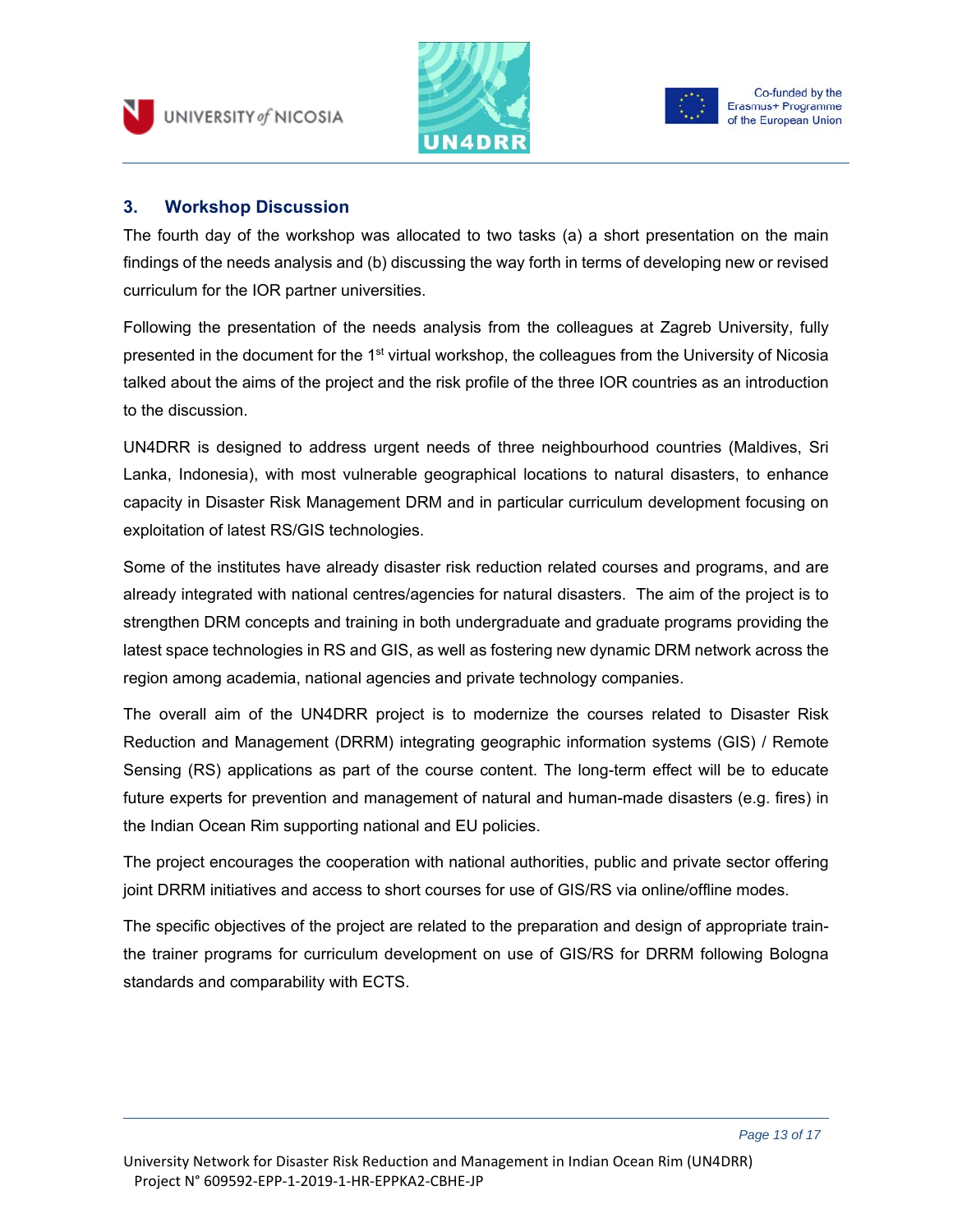



The Partner HEIs will be equipped with modernised GIS/RS laboratories with the latest hardware and software equipment for risk mapping, simulations and assessments of disasters, where the students will gain practical knowledge that can be immediately applied.

The course content will serve to improve the research and practical skills of graduate and postgraduate students making use of state-of-the-art GIS/RS methods for DRRM. Likewise, short modules will be accessible for public and private sector.

The project attempts to embed a culture of quality to the project, its outputs and outcomes from the beginning with adequate management tools (quality plan, dissemination plan, risk assessment, management plan) for the correct implementation of the project.

#### **Maldives Disaster Risk Profile**

Maldives are vulnerable to tsunami, earthquakes, effects of wind, rain and surge hazards from storms, and sea-level rise. Indian Ocean tsunami on December 26th, 2004 was the only recorded tsunami that the Maldives has experienced and were one of the countries that was severely affected.

Minor earthquakes and seismic activity occurrences in the country have been mostly contained in the southern atolls. Northern atolls experience more significant risks of cyclonic winds and storm surges. Sea-level rise due to climate change remained a uniform hazard across the country.

Bleaching diminish the coping capacity of the corals and their ability to keep up their growth against sea-level rise due to the El-Niño events and higher temperatures each year. Since the UNDP's 2006 disaster risk profile, no updated disaster risk profile exists for the whole country.

#### **Sri Lanka Disaster Risk Profile**

Sri Lanka is vulnerable to the intensity and frequency of natural and manmade disasters have been increasing recently at the global and local levels. Among the natural disasters, droughts, floods, landslides, tornados, cyclones, windstorms surge, tsunami and coastal erosion are significant in Sri Lanka.

 Human activities have aggravated the vulnerability of the natural phenomena to human settlements. Disasters resulting from direct initiation of man are terrorism, civil conflicts, explosions, industrial accidents, epidemics, fires and deforestation that affect the people of the country. Landslides are the most regular geological vulnerabilities in central mountain regions. Sri Lanka has been ranked second among the countries most affected by extreme weather events in 20 years since 1998 by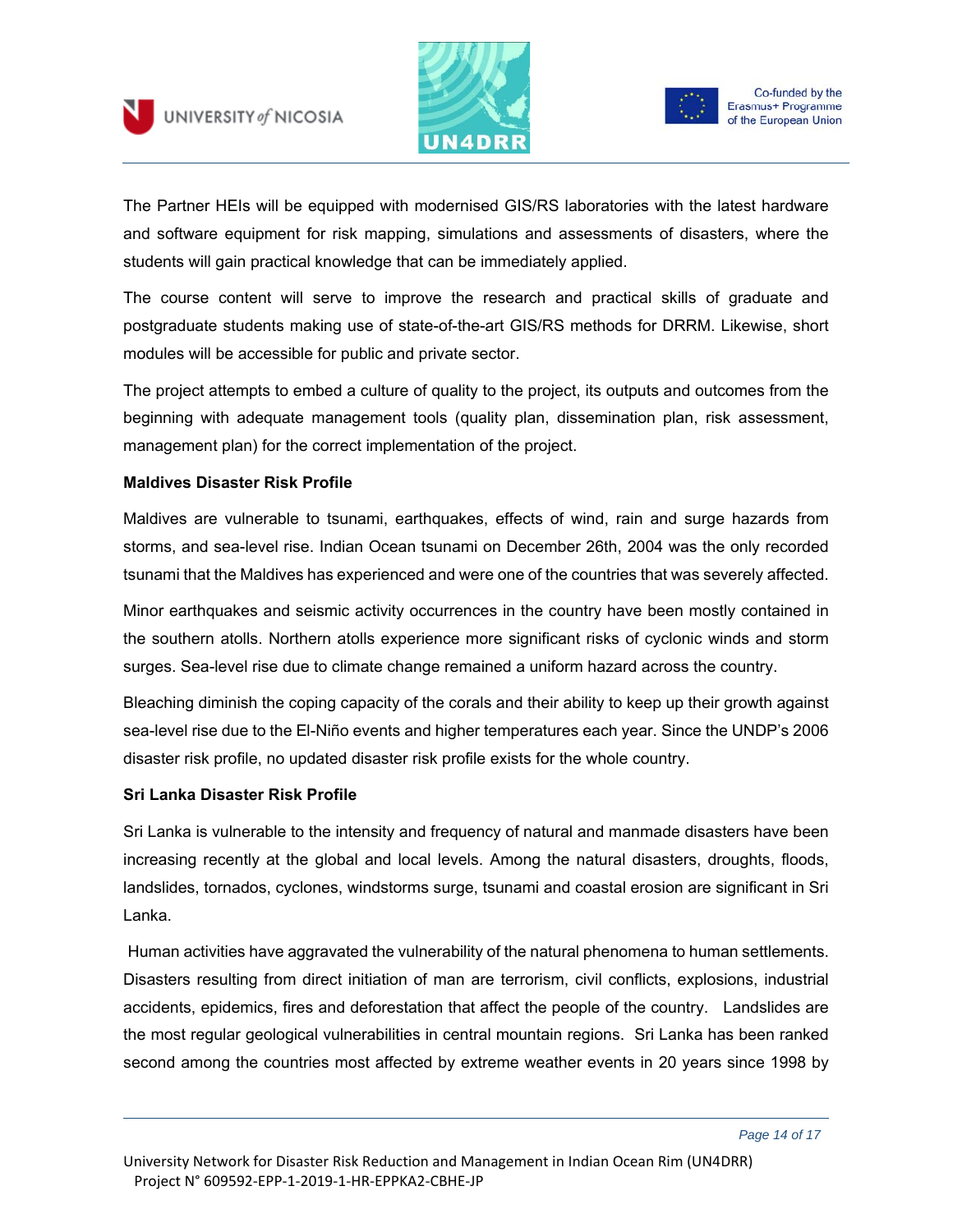



the Global Climate Risk Index 2019. These indicators show that the importance of training the stakeholders of disaster management in the country

#### **Indonesia Disaster Risk Profile**

Indonesia has an integrated land- and ocean-based climate change adaptation and mitigation is needed to reduce the risk in food, water and energy susceptible to climate change. To fight global warming, Indonesia has committed to reduce GHG emission by 29% compared to the business as usual scenario by 2030. GIS and remote sensing are essential technology to close the gaps on providing spatial data and information for MRV on carbon accounting, land use changes, and socialeconomic dynamics.

Ananda Karunarathne presented a report from Department of Geography, University of Colombo, Sri Lanka. proposed 2 new Master degree courses:

- (1) Natural Hazards and Disaster Management (3 ECTS)
- (2) Geographical Information Systems (3 ECTS)

The University of Colombo also proposed 2 Bachelor degree courses to be modernized:

- (1) Introduction to GIS (3 ECTS)
- (2) Disaster management and Preparedness (3 ECTS)

Rekha Nianthi presented report from Faculty of Arts, University of Peradeniya, Sri Lanka. proposed a new Certificate Course (GIS/RS in DRR). This would be a 3-month course.

University of Peradeniya was also in the process of preparing a new Diploma programme.

Widiatmaka presented report from IPB, Indonesia and proposed 7 new Master and Doctoral degree courses:

- (1) Spatial Modeling of natural resources and the environment
- (2) Global Environmental Change and Disaster Mitigation
- (3) Climate Change and Disaster Risk Management
- (4) Regional Physical Resources
- (5) Natural Disaster and Mitigation
- (6) Disaster Risk Management
- (7) Vulnerability and Social Disaster Capacity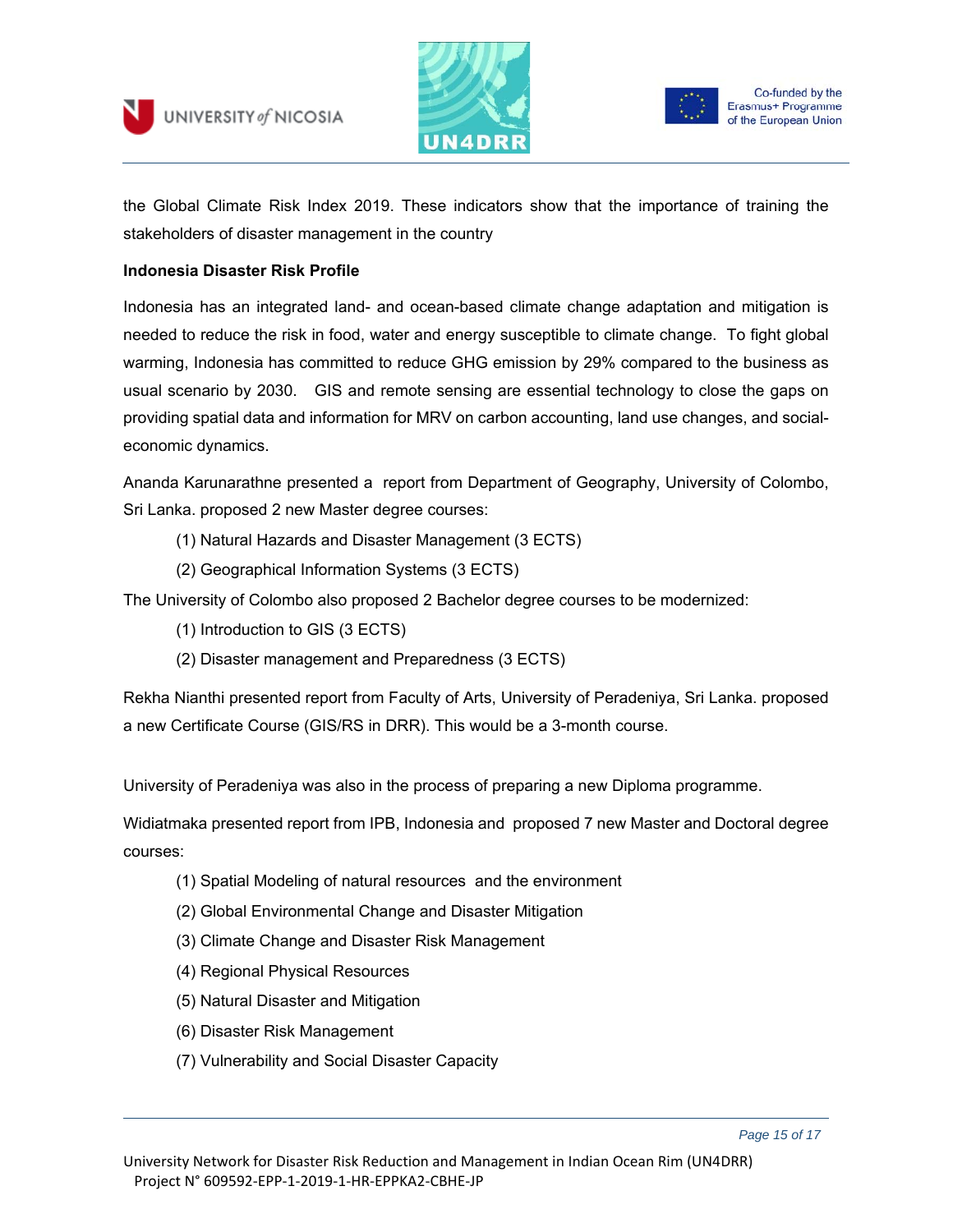



Nizamuddin presented report from Syiah Kuala University, Indonesia proposed 4 Master degree courses to be modernized:

- (1) Hazard Assessment, Vulnerability and Disaster Risk Evaluation (5 ECTS)
- (2) Disaster Risk Communication (5 ECTS)
- (3) GIS Application in Disaster Mitigation (3 ECTS)
- (4) Remote Sensing (3 ECTS)

Shazla Mohamed presented report from Maldives National University, Maldives and proposed 1 Bachelor degree course to be modernized:

(1) GIS/RS or Geospatial Technologies (6 ECTS)

Maldives National University also proposed 3 new Professional Short Courses / MOOCs:

- (1) Crises and Disaster Management in Maldives
- (2) GIS/RS in DRRM
- (3) Climate Change/Coral Reefs

Kyriakos Georgiou mentioned that revision on existing courses might not be enough. New courses might need to be developed. Short professional courses/Certificate/ Diploma could also be included. He proposed the following modules and courses for consideration and suggested that each IOR participating University needs to provide a table explaining modules or courses to be modernized or new modules or courses.

| <b>UN4DRR</b> Modules and Courses                                           |                                                                          |                                                                                   |                                                               |                                           |  |
|-----------------------------------------------------------------------------|--------------------------------------------------------------------------|-----------------------------------------------------------------------------------|---------------------------------------------------------------|-------------------------------------------|--|
| <b>Disaster Risk Management</b>                                             | <b>Disaster Management</b>                                               | <b>Technology in Disaster:</b><br><b>Geographic Information</b><br><b>Systems</b> | <b>Technology in Disaster:</b><br><b>Remote Sensing</b>       | <b>Research in Disaster</b><br>Management |  |
| <b>15 ECTS</b>                                                              | <b>15 ECTS</b>                                                           | <b>15 ECTS</b>                                                                    | <b>15 ECTS</b>                                                | <b>15 ECTS</b>                            |  |
| Disaster Risk Analysis, Assessment<br>and Management                        | Introduction to Disaster Management Fundamentals of Territorial Planning |                                                                                   | Remote Sensing                                                | <b>Fundamental of Disasters</b>           |  |
| Disaster Risk Analysis, Assessment<br>and Management: Country Case<br>Study | Governance and Crisis Management<br>in Disaster                          | Geographic Information Systems                                                    | Disaster Modeling and Simulation                              | <b>Research Methodology</b>               |  |
|                                                                             | Impacts of Disasters on Public<br>Health, Economy and Development        | <b>Geodesy and Geoinformatics</b>                                                 | Application of GIS & Remote<br>Sensing in Disaster Management | Statistics for Disaster Management        |  |